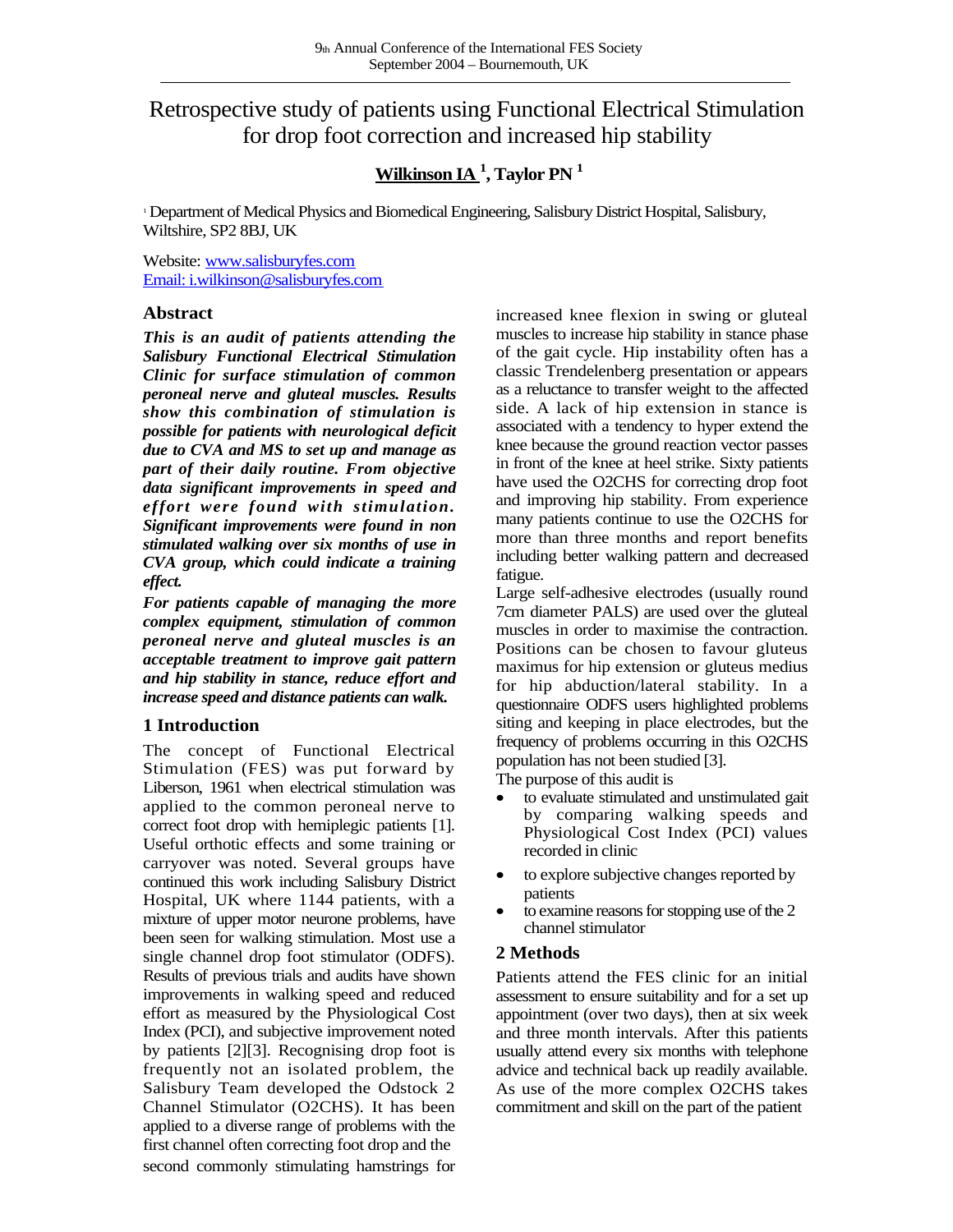they start with single channel drop foot stimulation. The O2CHS is triggered from a pressure sensitive foot switch worn in the shoe (affected side). Heel rise triggers stimulation of the common peroneal nerve (CPN) correcting foot drop in swing phase. CPN stimulation is turned off by loading of switch at heel strike and this event starts the second gluteal channel, which ceases at heel rise.

From computer records 60 patients were found to have used gluteal stimulation. Clinical records and correspondence were hand searched to gain subjective information. Therefore patients whose notes were unavailable at the time of the hand search were excluded. Patients excluded for this reason had a mixture of pathology multiple sclerosis (MS) n=1, spinal cord injury (SCI) n=1, stroke (CVA) n=5, other n=2. A total of 51 patient records were available to audit, 25 had CVA, 16 had MS, 3 had SCI, 2 had a traumatic brain injury (TBI), 2 had drop foot following radiotherapy, 1 had encephalitis resulting in hemiparesis, 1 had myopathy and 1 had MS and multiple CVA's. In order to examine trends it was decided to concentrate on the two largest groups, CVA and MS patients. The data from the two groups was analysed separately. The aim of FES treatment in the CVA group is often provision of an orthotic improvement with training effect, while the aim of FES treatment in the MS group is predominantly an orthotic improvement.

## **3 Results**

## **3.1 CVA Group (n=25)**

Full objective data for the first appointment at which O2CHS was set up, was available for 14 of these 25 patients. Lengthy set up of the more complex 2 channel system often means patients are too tired to do the walking tests or there is not enough time during the clinic appointment. Also some patients are unable to walk 10 metres with no stimulation (NS), with one channel of stimulation (S1) and two channels (S2) a total of 30m. Mean results for the 10m walking tests are shown below (Table 1).

Patients in this group had a mean time post CVA of 4 years (range 1-10 years) at the time of starting FES treatment at Salisbury. ODFS was used for 21 months prior to set up with an O2CHS (mean, range 2-70 months). Nine patients had full data sets for the appointment following their O2CHS set up, mean time between appointments 5 months. From this data it was calculated that over this time NS walking speed increased by a mean of 8.5%

(p=0.03) and no significant changes occurred in

| PCI.                                  |            |
|---------------------------------------|------------|
| $NS =$ non stimulated walking         | Mean %     |
| $S1 =$ with 1 channel of stimulation  | change     |
| $S2 =$ with 2 channels of stimulation | * Wilcoxon |
|                                       | Test       |
| Speed (m/s) NS v S1                   | 15.0       |
|                                       | $p=0.01*$  |
| Speed $(m/s)$ NS v S2                 | 17.7       |
|                                       | $p=0.01*$  |
| Speed $(m/s)$ S1 v S2                 | 1.6        |
|                                       | $P=0.39*$  |
| PCI (heartbeats/min)                  | $-12.0$    |
| NS V S1                               | $p=0.03*$  |
| PCI (heartbeats/min)                  | $-8.1$     |
| NS v S2                               | $p=0.09*$  |
| PCI (heartbeats/min)                  | $-4.6$     |
| S1 v S2                               | $P=0.16*$  |
|                                       |            |

*Table 1: Mean walking test results*

From the entire group of CVA patients 14 continue to use the O2CHS and 11 have stopped and reverted to use of the ODFS for CPN stimulation only (mean time O2CHS used 16 months). Recorded reasons for stopping were, preferred ODFS n=3, skin irritation n=1, sensitivity to sensation of gluteal stimulation  $n= 1$ , 'bother' of donning not worth benefit  $n= 1$ and inconvenience of 2 channel  $n=1$ . It should be remembered that subjective information gained from patient records is a mixture of patients' and clinicians' opinions recorded by the clinician.

The O2CHS was used for a variety of reasons

- improve gait pattern n= 10
- increase stability n=1 0
- corrected hip retraction n=7
- increase distance walked n=6
- increased confidence n=3

- better weight transfer to affected side n=2 and improved balance, speed, lower limb spasticity, quality of life and decreased knee hyperextension and reduced reliance on carers all noted at n=1 frequency.

Problems using gluteal stimulation were reported, mainly keeping the electrodes in place n=5, actually placing the electrode for a good contraction n=4, stimulation sensation n=2, 'bother' of using not worth benefit n=2, skin irritation  $n=2$  and equipment reliabilty  $n=1$ .

## **3.2 MS Group (n=16)**

Full data sets were available for 10 of the 16 patients at their O2CHS set up appointment and mean results are shown below (Table 2). Reasons for incomplete data are the same as the